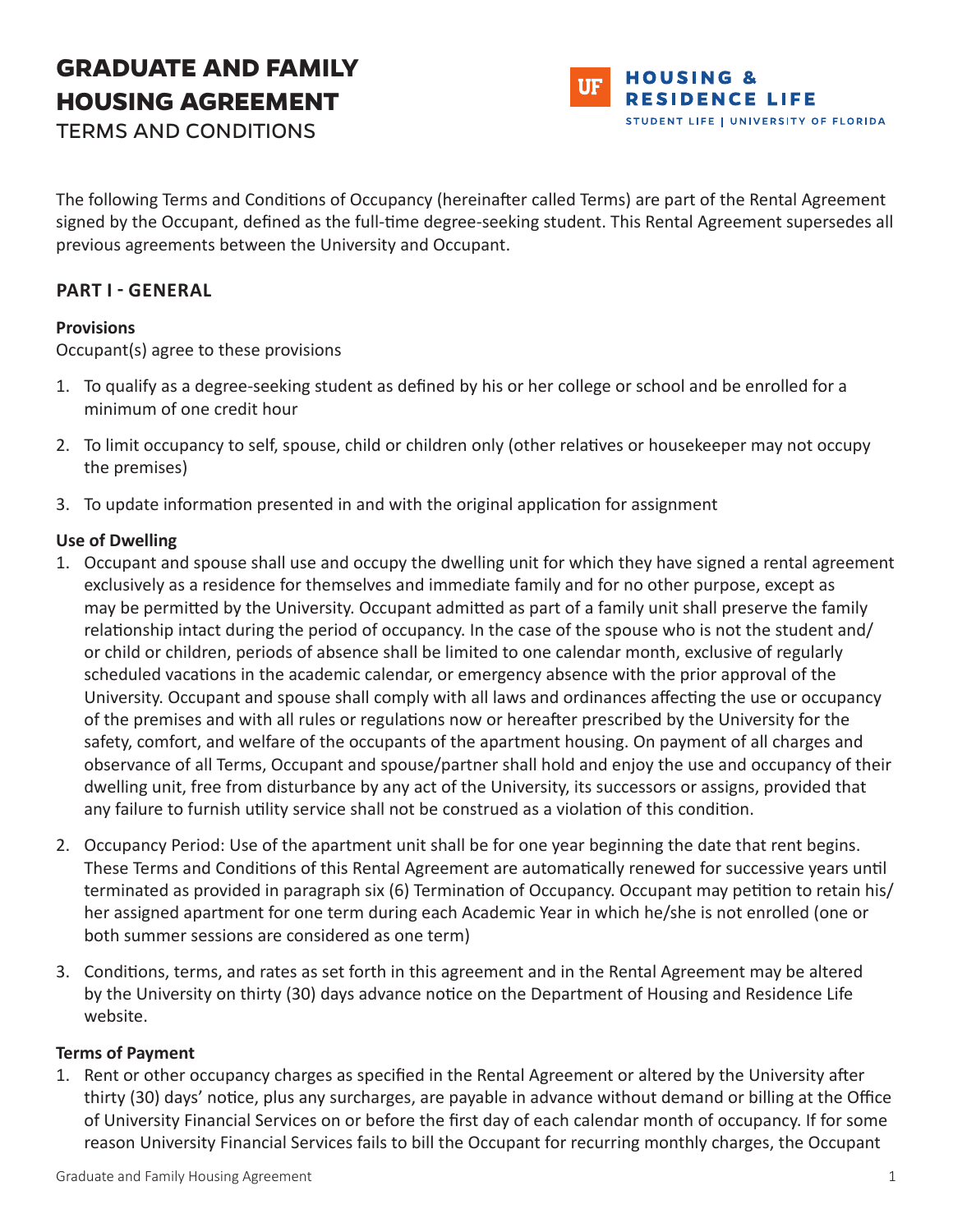remains responsible for payment of these charges. Charges for a partial period of occupancy shall be computed on basis of a daily rate that is determined by dividing the monthly rate by the number of days in a month for each day in such period.

- 2. Initial and recurring payments. Occupant shall pay the rental and other occupancy charges from the day of occupancy until the end of the month, at the time of signing the Rental Agreement. If the Agreement is signed after the fifth (5th) day of the month, then the following month's rental charges must also be paid. Subsequent rental payments must be paid in advance for each full month thereafter.
- 3. Late payment charge. There will be a seventy-five dollar (\$75) charge assessed each month that the rental charges for that month are not paid before the tenth (10th) of the month.
- 4. Taxes: Effective July 1, 1995, Occupants who are non-enrolled University of Florida students and continue to reside in University Housing will be assessed a transient sales tax, to the extent required by state law or regulation. The Department of Housing and Residence Life determines length of stay of a non-enrolled student, post-doctorate, medical or dental resident.

#### **Refunds**

1. Unearned Rent: If occupancy is terminated at any time other than the last day of the period for which charges have been fully paid, any unearned rent, less any amount due to the University shall be refunded to the Occupant. To qualify for this refund the Occupant shall have complied with 6. b (1) of this Agreement and have the apartment unit accepted as in satisfactory condition by the University. Each month shall be considered as having thirty (30) days for the purpose of rent refund computation.

#### **Utilities**

- 1. Electricity: All apartments are individually metered. A per kilowatt-hour charge will be made for all kilowatts used. A minimum of \$1.00 per month is charged. Electricity consumed in a given month is billed thirty (30) days after the end of that month and is due the date indicated on the bill. (At checkout, a tenant will generally still owe for up to two months usage not yet billed). The following appliances are not allowable: hot plates of any type, Halogen lamps, electric heaters, space heaters or radiant heaters of any kind. Use of "NOT ALLOWABLE" items is grounds for termination of occupancy.
- 2. Water: Water for normal use is included within the rent scale in all villages.
- 3. Sewage Sanitation: A utility service is furnished by the University in all villages and included in the rent scale.
- 4. Rubbish and garbage removal: A utility service is included in the rent scale.
- 5. Local phone service: Local phone service is provided and is included within the rent scale for all Villages.
- 6. Ceiling fans: Installed in accordance with Department of Housing and Residence Life guidelines.

#### **Termination of Occupancy**

1. By the University: (1) Except as indicated in (3) below, occupancy and use of the dwelling unit may be terminated at any time by the University by giving not less than thirty (30) days advance notice in writing, delivered or mailed to the occupant at his/her premises or firmly affixed to the door of his/her assigned apartment unit. (2) The University reserves the right to transfer Occupant within or to other apartment housing villages, if necessary, for maximum utilization of units as determined by the University. (3) Without limitation to the following, termination may be invoked if,

- a.) Occupant defaults in the payments of rent and other charges when due;
- b.) Any violation of the Terms;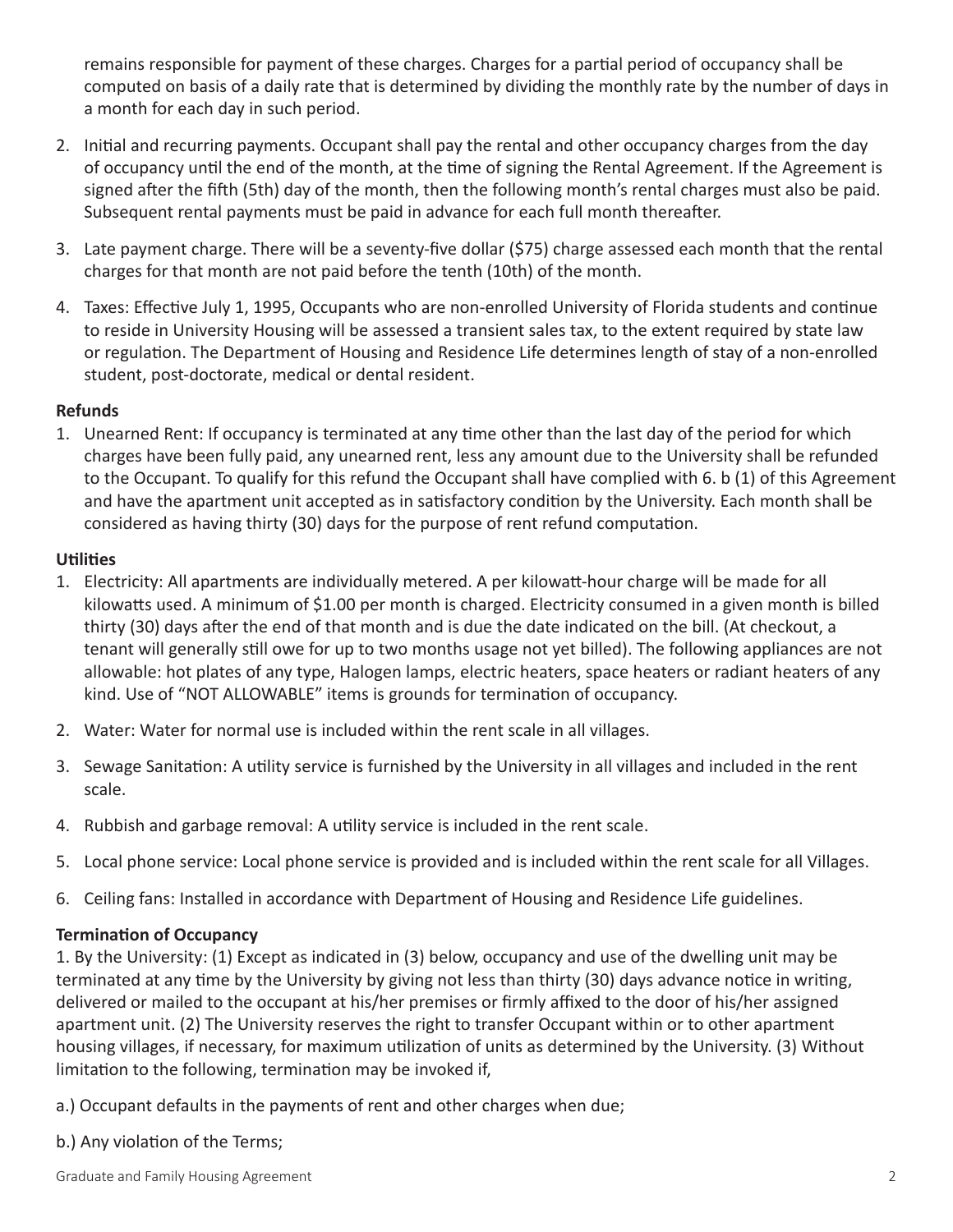c.) Occupant misrepresents any material fact, which he/she has included or caused to be included on the Application for Campus Housing or on the Rental Agreement;

d.) Occupant is not registered in the University for the current academic term, fails to carry a degree-seeking minimum academic schedule as defined by Department of Housing and Residence Life, or fails to remain a degree-seeking student. Exceptions to these may be requested by filing a written petition.

(4)In the event that the University determines to discontinue occupancy in all or any part of the apartment housing, the University reserves the right to require Occupant to move from his/her dwelling unit, and these Terms shall be terminated in accordance with the provisions hereof provided, that if other accommodations suitable to Occupant are available in other parts of the apartment housing which are to continue in occupancy under the control of the University, the University may offer him/her an opportunity to occupy such accommodations and the established charges thereof. (5)If the University terminates occupancy and all rights of the Occupant according to 6. A (3) above, it shall have the right without further demand or notice or the institution of any legal proceedings whatsoever, to re-enter and take possession of the premises.

This agreement may be canceled by the Department of Housing and Residence Life or apartment assignments may be changed in the interest of order, discipline, health, safety and security.

2. By the Occupant: (1)For release, the Occupant must file a Notice of Intent to Vacate with the Department of Housing and Residence Life at least sixty (60) days prior to the requested release date. The Occupant remains responsible for rent and other charges, in accordance with Item 3A, through the granted release date. In the event that a Notice is filed less than sixty (60) days prior to the requested date, the Occupant will remain responsible for rent at least sixty (60) days from the date the Notice was filed or until the apartment is rerented by the Department of Housing and Residence Life. (2)Immediately when any termination becomes effective, the Occupant shall quietly and peaceably remove himself/herself and his/her property from the premise, and surrender possession thereof to the University. Upon termination of occupancy, Occupant shall quit and surrender the premises, equipment, and furnishings herein in good order and repair, reasonable wear and tear excepted. Occupant shall submit apartment unit for inspection and acceptance by the appropriate Residence Life and Education staff member or his/her representative prior to termination of occupancy. The University shall have the right, without further notice, to sell or otherwise dispose of any personal property abandoned on the premises or in the apartment housing by the Occupant after he/she vacates the premises. (3)Improper checkout: Occupants that fail to vacate their apartment on the date indicated on their Notice of Intent to Vacate will be billed two hundred (\$200) dollars plus a pro-rated portion of their rent until the Department of Housing and Residence Life is able to rent the apartment. Occupant's rent responsibility will be for sixty (60) days from the date that Occupant failed to vacate or until the Department of Housing and Residence Life is able to re-rent the apartment, whichever occurs first. (4)Transfer charges: Occupants that request and have been granted an apartment transfer within Village Housing will be assessed a seventy-five (\$75.00) dollar transfer charge.

#### **Occupant Responsibilities**

Occupant shall assist and cooperate with the University in the care and maintenance of the premises, including grounds, and shall report promptly to the management office any breakage, damage, or need for repair of the dwelling unit, facilities, or equipment therein. Occupant SHALL NOT ADJUST OR TAMPER WITH ANY MECHANICAL, GAS-FIRED EQUIPMENT, OR ELECTRICAL EQUIPMENT.

Occupant shall make no alterations, changes, repairs, remodeling, or painting of the premises or equipment therein without prior consent of the University. Occupant shall use no screws or nails on the premises, picture hangers or hooks are limited to 1-1/2 inches in length. Occupant shall not use padlocks or change locks already in use.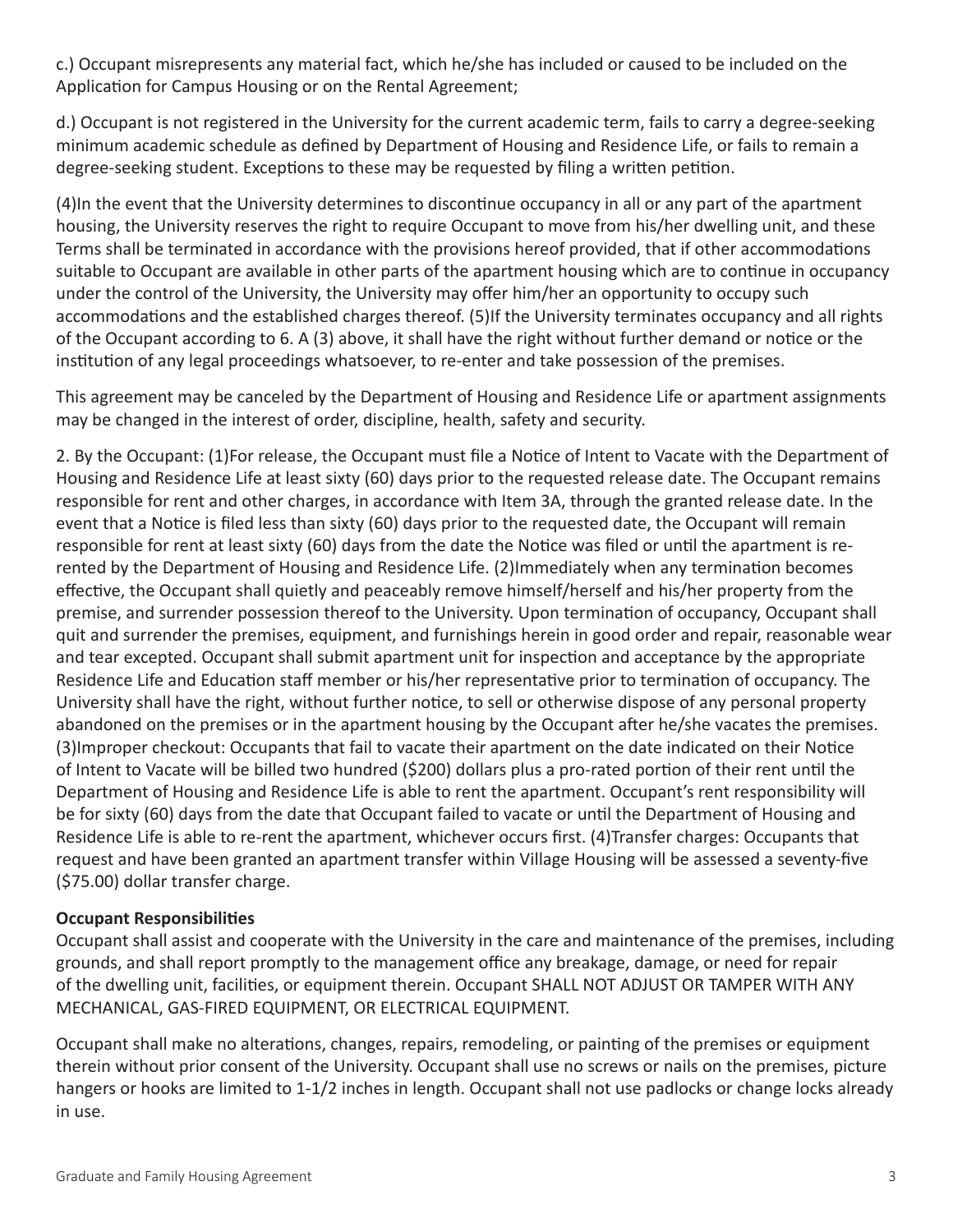Occupant shall permit the duly authorized agent, employee, or representative of the University to enter without notice any part of the dwelling unit during reasonable hours for the purpose of making evaluations, improvements, or repairs to any part of such dwelling unit. D. Occupant shall not transfer possession, lease, or sublet the premises nor give accommodations to roomers, boarders, lodgers or family members.

Occupant shall deposit garbage, rubbish, and other waste in the appropriate dumpsters and recycling receptacles provided in the village for these purposes and shall help to keep the area around these rubbish containers clean and in sanitary condition. Failure to comply may result in a two hundred (\$200) dollar abandoned property charge.

Occupant shall be responsible for the care and preservation of all University-owned movable equipment, furniture and furnishings provided in the dwelling. He/she shall sign for same in the manner prescribed by the University.

The Occupant agrees to comply with all regulations concerning student conduct.

The University is not liable for the loss or damage of the Occupant's personal property or for the failure or interruption of utilities. Occupant is encouraged to provide his/her own personal property loss insurance.

## **Information Required by the University**

Occupant shall, upon request, submit to the University all information regarding student status. The University may re-certify such information for the purpose of determining the right to continued occupancy.

## **PART II - COMMUNITY WELFARE**

- 1. Occupant shall not erect television, wireless cable or radio antennae, or satellite dishes of any kind in, on, over or through any common area of the apartment building. Common areas include, but are not limited to, hallways, roofs, patios, walkways, and exterior walls and floors.
- 2. Occupant shall operate any motorized vehicles in compliance with University Police Department regulations and observe campus-parking regulations. Driving or parking motorized vehicles on village sidewalks, lawns and breezeways is prohibited.
- 3. Occupant shall not pursue any business on the premises or in apartment units.
- 4. Occupant shall permit no combustible material to be kept in or around the premises and take every precaution to prevent fires.
- 5. Occupant is permitted to have guests in his/her apartment unit for a reasonable length of time (defined as no more than TWO (2) WEEKS) with prior written consent of the University Housing Office. Residents are responsible for the behavior of their guests. Any charges resulting in damages caused by guests will be charged to the Occupant.
- 6. Occupants shall not conduct or permit in his/her apartment loud parties or activities, or in any manner create disturbances, which would cause annoyance or discomfort to other residents. Occupant will not permit premises to be used for any illegal purposes.
- 7. Occupant shall not use any appliance(s) for heating except those provided by the University without prior written approval by the University.
- 8. Occupant shall dry clothes only in those areas designated by the University. Drying clothes on personal clotheslines, fences, and breezeways or on adjacent apartment building areas is not permitted.
- 9. NO ANIMALS are allowed in or around University housing facilities, with the exception of fish,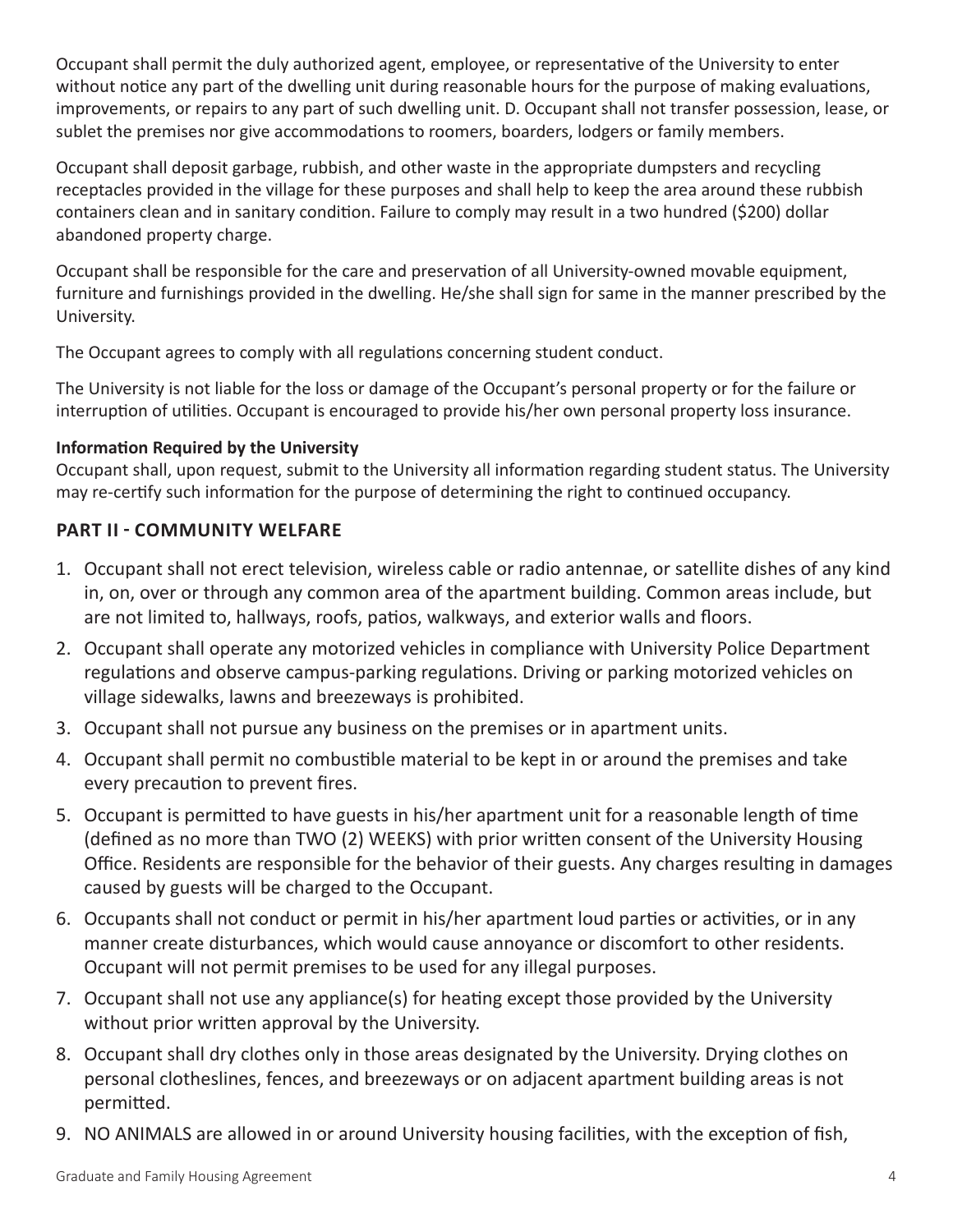hamsters, gerbils, lizards (no iguanas) that are maximum length of 6 inches using the Snout to Vent Method, salamanders (certified non-poisonous), frogs (certified non-poisonous), geckos, and chinchillas. No other type of animal (regardless of similarity to those listed above) is permitted. No resident is permitted to have more than two approved pets. Abuse of animals is prohibited. Feeding of stray animals is prohibited.

- 10.Occupant shall not keep or use any firearms within or adjacent to the apartment or on University property.
- 11.Occupant shall display no signs, placards, or banners of any type in or about the premises. 12. Soliciting, peddling, and canvassing are prohibited in Village Housing. Occupant is requested to report solicitors, peddlers and canvassers to Village staff or University Police.
- 12.Occupant shall store any household or personal property in a manner prescribed by the university. Storage on breezeways is prohibited.
- 13.Occupant shall maintain premises, including yards, in a neat and orderly condition. No toys, loose paper, cans, bottles, etc. shall be permitted to accumulate around the dwelling unit. Vegetable gardening around the Village is prohibited.
- 14.Occupant shall secure prior written approval by the university before doing any construction in or around his/her assigned apartment building.
- 15.Occupant shall decal and park any car, trailer and/or boat only in areas designated by Transportation and Parking Services.
- 16.Occupant will report immediately to the University any infections or contagious disease occurring within the apartment villages.
- 17.These items are not permitted in any upstairs apartments: pianos, waterbeds, clothes dryers, washing machines, freezers, dishwashers, and fish tanks above fifteen (15) gallons. Full size washing machines and clothes dryers are prohibited in all apartments.
- 18.Occupant shall not shake, clean, or hang any bedclothes, rugs, mops, dust cloths etc. from windows on fences or on roofs, and shall not climb on roofs or enter attics.
- 19.Occupant's apartment shall be treated for pest control by trained Department of Housing and Residence Life personnel.
- 20.Occupant shall not perform vehicle maintenance or repairs on University premises.
- 21.Occupant will abide by Florida law prohibiting smoking inside state buildings and facilities, which includes apartments, commons rooms, offices, and laundry rooms.

## **PART II - COMMUNITY WELFARE**

Occupant will comply within all rules associated with swimming pools in Village Housing. Neither the University, Housing and Residence Life staff, agents, nor employees of the foregoing shall be held to have made any representations or promises with respect to any part of the premises or dwelling units contrary to the Terms set forth herein. The failure of the University to insist, in any one or more instances upon the strict observance of any of the Terms shall not be considered as a waiver or relinquishment of such Terms in any other instances: but the same shall continue in full force and effect. The rights and remedies given to the University under these Terms are distinct and separate remedies and no one of them, whether exercised or not, shall be deemed to be in exclusion of any of